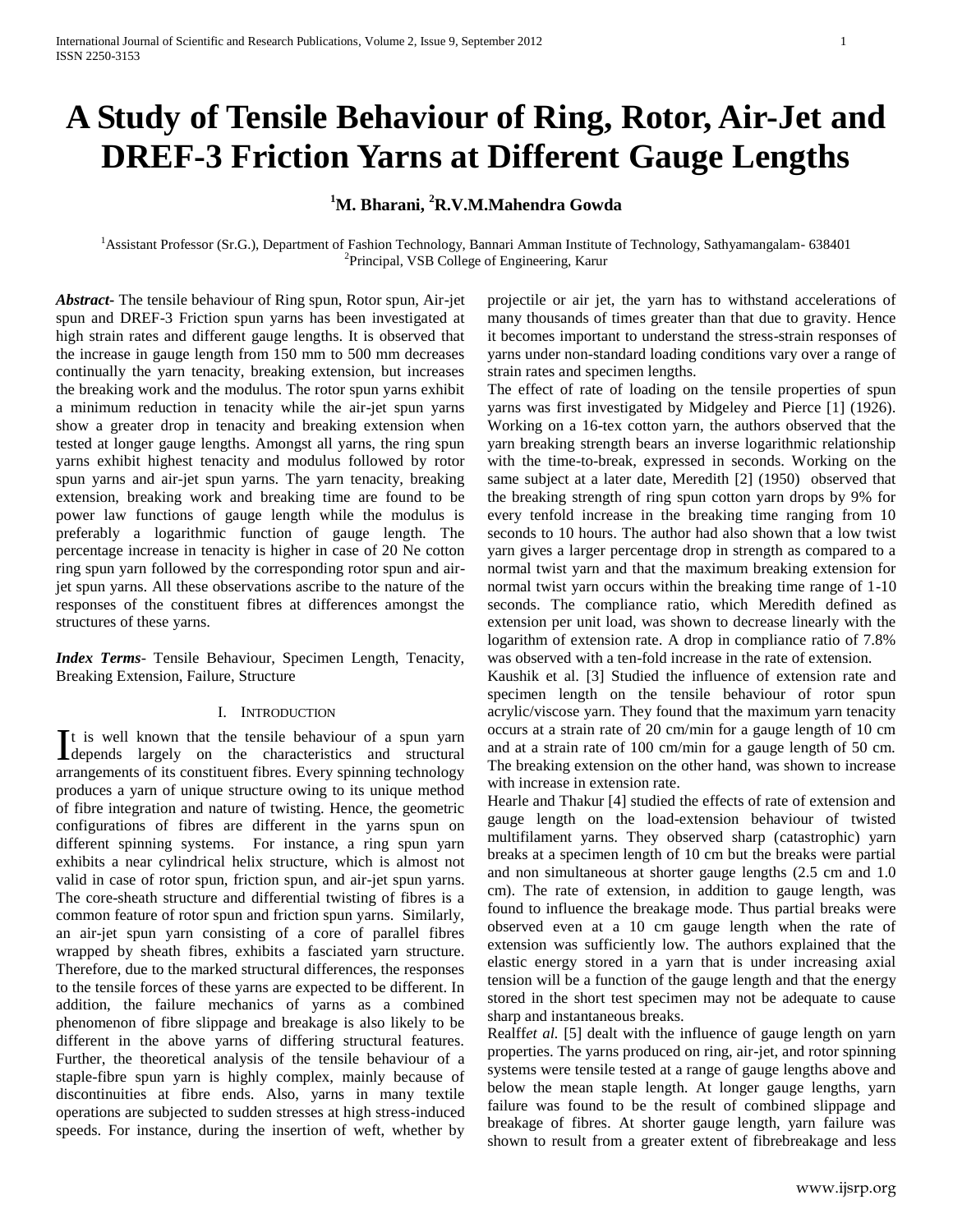slippage. The balance between slippage and breakage was shown to vary with yarn structure. Thus slippage was found to be more predominant in the failure of air-jet yarn, especially at longer gauge lengths. The strength obtained at very short gauge length was shown to differ considerably from that predicted based on the weakest link theory and the authors argued that this deviation from a predicted value serves as proof of a change in failure mechanism at very short gauge lengths.

Backer *et al.* [6] proposed that the mechanism of failure might also change due to a decrease in the test length. They observed

different range of failure zone sizes of ring spun and rotor spun yarns, for different gauge lengths. This is given in [Table 1.](file:///L:\Papers\The%20Journal%20of%20Industrial%20Textiles\Tables.doc) According to their observation, for ring-spun yarn there are many broken fibres and a small failure zone size in the 76.2 mm gauge length. At 12.7 mm gauge length, there is a concentration of fibre breaks and a few pulled-out fibres in the failure zone; here the extensive fibre breakage would result in a substantial decrease in lateral pressure on the few remaining fibres present in the failure zone. The specimen of  $< 2$  mm has a small failure zone size with highly concentrated fibre breaks.

| <b>Yarn Type</b> | Gauge length (mm) | Failure zone size (mm) |
|------------------|-------------------|------------------------|
| Ring spun        | 76.2              | $\langle$ 3            |
| Ring spun        | 12.7              | $2 - 4$                |
| Ring spun        | ر >               | $0.5 - 2$              |
| Air-jet spun     | 76.2              | $3.5 - 10.5$           |
| Air-jet spun     | 12.7              | $3-8$                  |
| Air-jet spun     |                   | $0.5 - 2$              |

**Table 1 Range of Failure Zone Sizes for Different Gauge Lengths**

For air-jet spun yarns, the failure zone at 76.2 mm gauge length is characterized by a greatly reduced cross-section over a length of 8mm. These tapered ends suggest that fibre slippage has dominated the failure process, since few wrapper fibres appear to be broken as identified in the SEM photomicrograph. Upon failure of these wrapper fibres, there is a decrease in inter-fibre pressure, thus leading to increased fibre slippage and ultimately, yarn failure is dominated by slippage. The change in mechanism from fibre slippage to fibre breakage appears clearly in photomicrograph, where the 12.7 mm gauge length sample exhibits a concentrated region of thinning and the  $<$  2 mm gauge length sample shows numerous broken fibres with a comparatively small number of fibres pulling out in the yarn center. When both ring spun and air-jet spun yarns are tested at well above and well below the staple length of 31.8 mm, the airjet spun yarn shows lower strength in the first case and higher strength in the second case as against the ring-spun yarn. In the first case, the failure mechanism for air-jet spun yarn is slippage dominated but for ring-spun yarn it is breakage dominated. But in the second case, the air-jet spun yarn shows more strength than ring spun yarn because the difference in surface helix angle  $(\theta)$ , since  $\theta$  > 0 for ring spun yarn and  $\theta \approx 0$  for core fibres in air-jet yarn. While comparing the influence of gauge length on failure for ring spun yarn and rotor spun yarn, they found from SEM photomicrographs that the ring spun yarn fails by fibre breakage at both long and short gauge lengths. But the rotor yarn shows a change in failure mechanism from a fibre slippage dominant failure at longer gauge length (127 mm) to a fibre breakage dominant failure at shorter gauge length (12.7 mm and < 2 mm). Oxenham*et al.* [7] compared the effect of gauge length on ring spun and open-end friction spun yarns and found that the strength

of ring spun yarn shows a sharp drop as the gauge length increases from 1 mm to 40 mm (which is approximately the fibre length). The strength of friction-spun yarn also drops sharply as gauge length increases, but for this yarn it decreases in gauge length from 1 mm to 20 mm (which is almost equal to the fibre extent in this yarn). For gauge lengths greater than 40 mm, the strength of ring spun yarn appears to be fairly constant where

asthe strength of the friction spun yarn continues to decrease as the gauge length increases, reflecting the discontinuities observed in the yarn formation zone in friction spinning.

Peirce [8], after studying the strength and variability theoretically, proposed the "chain weak link" theory and has shown that the predicted probability distribution  $F_l(x)$ , for the strength at any gauge length *l* from a knowledge of strength distribution  $Fl_0(x)$  at a given length  $l_0$  is given by:

 $F_l(x) = 1 - [1 - Fl_0(x)]^m$ , where  $m = l / l_0$ 

He established the following relationship between the strength, test length and irregularity:

$$
Z_L = Z [1 - s / Z 4.2 (1 - r^{(-1/5)})]
$$
, and,

,

$$
s_L / s = r^{(-1/5)}
$$

Where  $Z_L$  =Strength of staple yarn at gauge length  $L$ 

r = (Tested gauge length, L / elementary length, *le*)

 $Z =$  Average strength of elementary lengths,

s = Standard deviation of element strength

 $s<sub>I</sub>$  = Standard deviation of the yarn strength at tested gauge length  $L$ 

Some researchers (Grant *et al.* [9], Pillay [10], Kapadia [11]) have attempted empirical approaches to understand the nature of strength variation with the test length. They found the following logarithmic, exponential, and power law relationships between tenacity (T) and gauge length (L):

$$
T = a + b \log L; T = ae^{bl}; T = aL^b
$$

Where a, b are constants.

A power law equation gives rise to singularities at extreme values of L, i.e., When  $L= 0$ , tenacity becomes infinity and when  $L=$  (, tenacity become zero, neither of which is actually true.

Hattenschwiler*et al*. [12] in order to identify the breaking point in the tested sample, applied the following method. Within the yarn sample, exactly 50-cm length was marked and the yarn was tested on an Evenness Tester recording a diagram. Following the tensile strength, the exact point of rupture with the 50-cm length was measured. The identified breaking point was then marked in the diagram previously recorded on the Evenness Tester. This method offers the possibility of verifying whether rupture took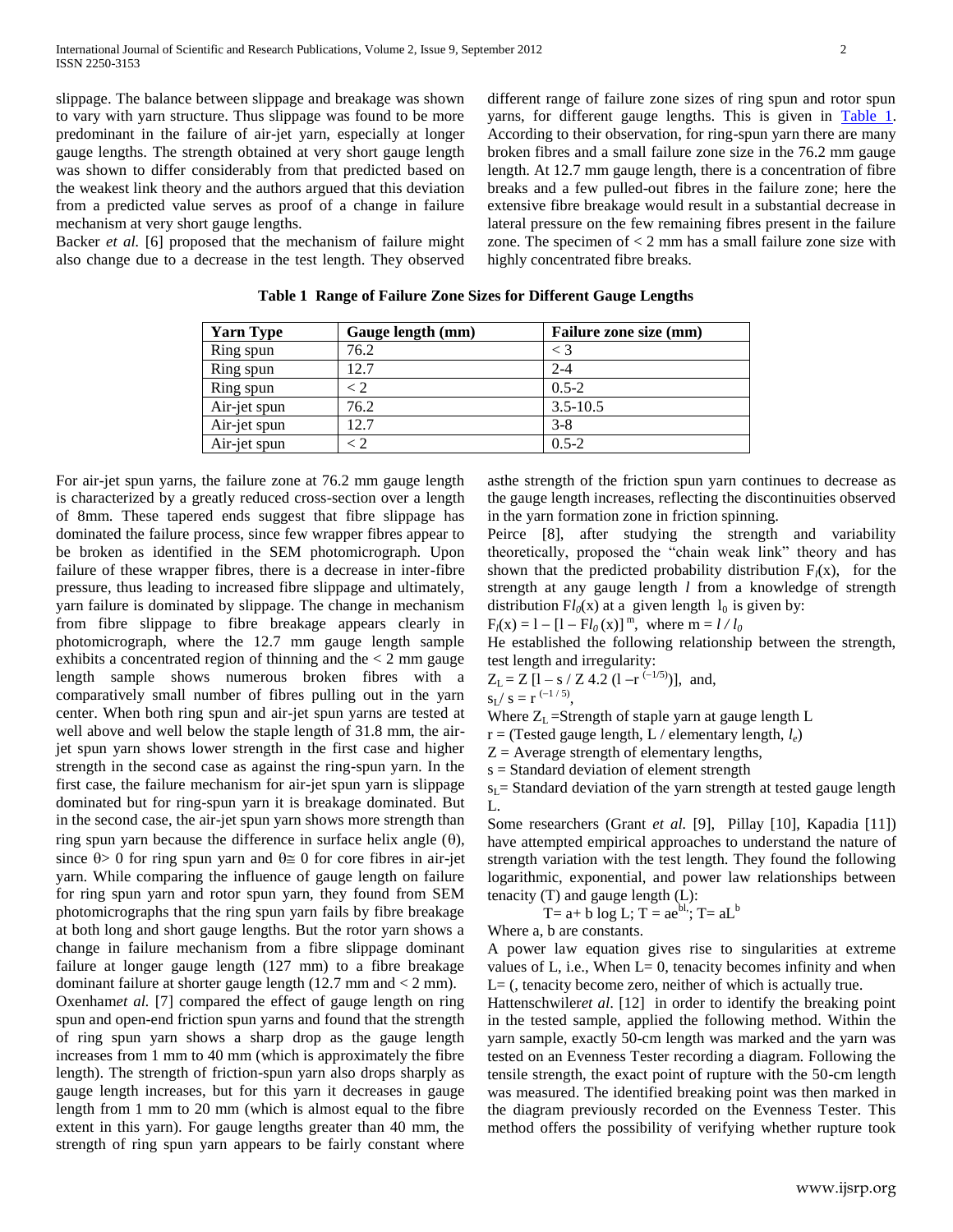place in a thin place or thick place. For cotton ring spun yarn (30 Ne), they found that approximately half of all ruptures happened in parts of the yarn which were above the mean value, whereas the other half occurred in parts which were below the mean value. In the region of thick places, ruptures were recorded up to +60% cross-sectional increases, whereas in the area of thin places they had occurred up to a minimum of –40%. They argued that the rupture takes place at a thin place due to more stress concentration in that zone. But thick place becomes weakest point, if the difference in mass between thin place and thick place is considerable; there will be a significantly higher amount of twist in the thin place, as compared to the thick place, thus leaving the thick place with a very low tensile strength.

Hussain*et al*. [13] have used six yarn samples spun from different varieties of cotton on ring spinning and rotor spinning to study the effect of gauge length on the three principal tensile properties, namely tenacity, breaking strain, and specific work of rupture. The yarns were tested at gauge lengths ranging from 1 cm to 70 cm. It was found that the breaking strain and specific work of rupture decrease with increase in gauge length. Tenacity also decreases with increase in gauge length in both types of yarns, the decrease being more pronounced for ring spun yarns.

Cybulska and Goswami [14] have studied the tensile behaviour of air-jet spun yarn (29 Tex), rotor spun yarn (30 Tex) and ring spun yarn (24 Tex). All the three yarns were produced from a 50:50 polyester/cotton blend. From the above study, the authors have concluded that the tensile behaviour of staple yarn is strongly influenced by its structure. The distribution of fibres along the yarn length provides significant information about the tensile properties of yarns. The higher the number of fibres in the yarn cross-section, the higher is the breaking load, elongation and energy-to-break. The structure of staple yarn should help in better understanding of its tensile behaviour and the effect of disposition of fibres in the yarn on its strength. The effect of rate of extension of the tensile properties of a spun yarn was investigated by Radhakrishnaiah and Huang [15] Cotton yarns of 18s Ne were spun on the ring, rotor and friction spinning systems. Similarly, cotton/polyester (50:50) yarns of the same count were produced on ring, rotor, friction and air-jet spinning systems. These yarns were tested at gauge lengths of 45 mm and 500 mm and at test speeds varying from 15 mm/min to 2000 mm/min. Based upon the analysis of failure modes of the yarns, it was concluded that there are major differences in stress-strain behaviours of cotton yarns representing the three spinning systems. The average stress-strain curves of the cotton/polyester yarns representing the three spinning systems were found to be somewhat similar up to the yield point. The traverse rate appears to have a similar effect on the stress-strain responses of three cotton yarns. The polyester/cotton yarns representing the three different spinning systems, however, fail to show a similar change in stress-strain responses with the change in traverse rate. Further, all six experimental yarns show catastrophic failure at 500 mm gauge length. At 45 mm gauge length, ring spun yarns show most catastrophic failures while the rotor, air-jet and friction spun yarns show mostly non-catastrophic failure. In view of these observations, the present research work has been planned to investigate the tensile behaviour of yarns spun on most common spinning systems, at different specimen lengths.

## II. EXPERIMENTAL PROCEDURE

## *A. Preparation of Yarn Samples*

The yarn samples representing Ring, Rotor, Air-jet, and DREF-3 Friction spinning systems were prepared from Cotton fibres of S6 variety and Polyester fibres of 44 mm and 1.55 dtex. Yarns of 20 Ne and 30 Ne were produced from cotton and polyester on a laboratory model G 5/1 Ring frame. Similarly, 20 Ne and 30 Ne yarns were spun from cotton and polyester on a laboratory model Air-jet spinning machine MJS 802. In Rotor spinning, only cotton yarns of 10 Ne and 20 Ne were produced on a commercial Rotor spinning machine BD 200A, and due to unavailability of facilities, polyester rotor yarns could not be spun. The DREF-3 friction spun yarns of 6 Ne and 10 Ne were produced from cotton and polyester respectively on a laboratory model DREF 3 friction spinner. The yarn sample preparation plan and the process parameters used is given in **Table 2** 

| Ring Spun Yarns    | <b>Speed</b><br>Spindle<br>(r/min)         | <b>Break Draft</b>                                  | Twist<br>Multiplier                 | Traveller                   |
|--------------------|--------------------------------------------|-----------------------------------------------------|-------------------------------------|-----------------------------|
| 20Ne Cotton        | 15000                                      | 1.23                                                | 4                                   | 2/O                         |
| 30Ne Cotton        | 15000                                      | 1.23                                                | 4                                   | 2/O                         |
| 20Ne Polyester     | 15000                                      | 1.23                                                | 3.5                                 | 2/O                         |
| 30Ne Polyester     | 15000                                      | 1.23                                                | 3.5                                 | 1/O                         |
| Air-jet Spun Yarns | $N_I$<br>Pressure<br>(kg/cm <sup>2</sup> ) | N <sub>2</sub><br>Pressure<br>(kg/cm <sup>2</sup> ) | Delivery<br><i>Speed</i><br>(m/min) | <b>Total Draft</b>          |
| 20Ne Cotton        | 2.0                                        | 4.5                                                 | 180                                 | 152                         |
| 30Ne Cotton        | 2.0                                        | 4.5                                                 | 180                                 | 225                         |
| 20Ne Polyester     | 2.0                                        | 4.5                                                 | 180                                 | 119                         |
| 30Ne Polyester     | 2.0                                        | 4.5                                                 | 180                                 | 184                         |
| Rotor Spun Yarns   | Feed Rate (m/min)                          | Roller<br><i><b>Opening</b></i><br>Speed $(r/min)$  | <i>Speed</i><br>Rotor<br>(r/min)    | Delivery<br>Rate<br>(m/min) |
| 10Ne Cotton        | 1.31                                       | 8000                                                | 70000                               | 112                         |

## **Table 2 Particulars of Yarn Sample Preparation**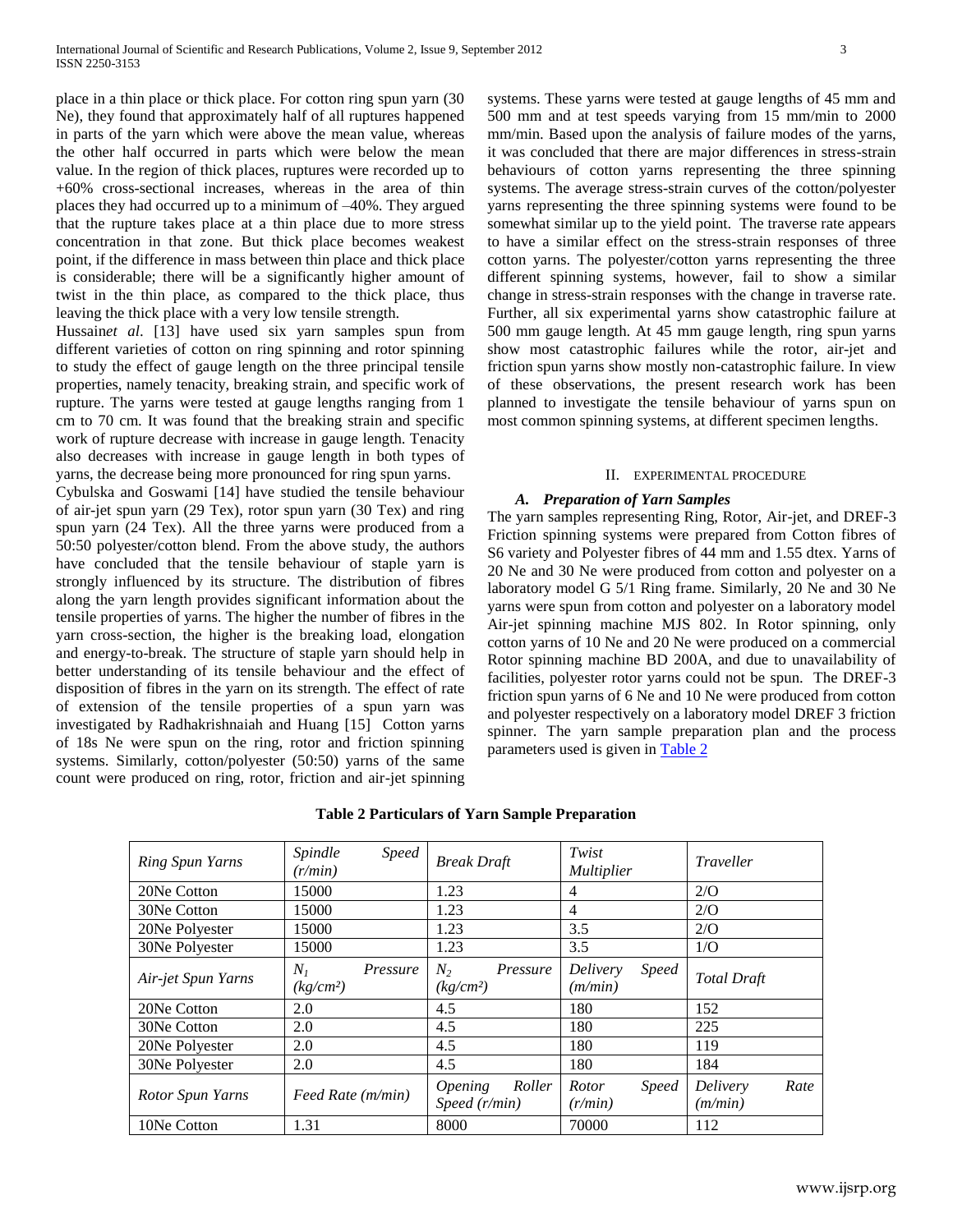| 20Ne Cotton                      | 0.42              | 8000                        | 70000                            | 73.7                                 |
|----------------------------------|-------------------|-----------------------------|----------------------------------|--------------------------------------|
| DREF-3<br>Friction<br>Spun Yarns | Core-Sheath Ratio | Delivery<br>Rate<br>(m/min) | Spinning<br>Drum<br>Speed(r/min) | <i>Suction</i><br>Pressure<br>(mbar) |
| 6Ne Cotton                       | 60:40             | 150                         | 5000                             | 20                                   |
| 10Ne Polyester                   | 60:40             | 250                         | 5000                             | 20                                   |

## *B. Measurement of Yarn Tensile Properties*

All the yarn samples were tested on Tensomax 7000 and Tensojet 4 for tensile characteristics, like breaking force, tenacity, breaking elongation, breaking work, and modulus at 1% extension and 3% extension. The yarn samples were tested at at varying gauge lengths of 150 mm, 250 mm, 350 mm and 500 mm using a constant test speed of 5 m /min. In each case, 50 tests were conducted and the average values of breaking time, breaking force, tenacity, breaking elongation, breaking work, and modulus is computed.

## III. RESULT AND DISCUSSION

The results of all yarns were analysed and the variations tensile properties of yarns caused due to increase in gauge length and strain rate are subjected to tests of significance at 95% confidence level and inferences are drawn.

#### *A. Influence of Gauge Length on Yarn Tensile Properties*

## *i. Ring Spun Yarns*

It can be understood from the analysis of results given in [Table 3](file:///L:\Papers\The%20Journal%20of%20Industrial%20Textiles\Tables.doc) for ring spun yarns that an increase in gauge length from 150 mm to 500 mm decreases the yarn tenacity and breaking extension but increases the breaking work, breaking time and modulus at both 1% and 3% extensions. Typical graphs showing these trends for 20 Ne polyester ring spun yarn are given in [Figures 1-3.](file:///L:\Papers\The%20Journal%20of%20Industrial%20Textiles\Figures.doc) The reduction in tenacity and the extension can be attributed to the well known weak-link effect (Midgeley and Pierce 1926), according to which the probability of presence of weakest link is greater in a longer specimen, which thus breaks early and results in lower strength and extension. The reduction in tenacity of 20 Ne and 30Ne polyester ring spun yarns is significant at 5% confidence level. Considering all the four samples of ring spun yarns, on an average, the tenacity and extension drop by 5-7.5% and 10.5-12.5% respectively.

|                  | <b>20 Ne Cotton</b> |      |      |                        |                  | <b>30 Ne Cotton</b> |      |      |                   |
|------------------|---------------------|------|------|------------------------|------------------|---------------------|------|------|-------------------|
| L                | 150                 | 250  | 350  | 500                    | L                | 150                 | 250  | 350  | 500               |
| $\boldsymbol{T}$ | 0.1                 | 0.1  | 0.2  | 0.2                    | t                | 0.1                 | 0.1  | 0.2  | 0.2               |
| F                | 551                 | 549  | 524  | 531                    | $\bm{F}$         | 355                 | 353  | 337  | 338               |
| T                | 18.7                | 18.6 | 17.8 | 17.8                   | $\boldsymbol{T}$ | 18.1                | 17.9 | 17.1 | 17.1              |
| E                | 4.8                 | 4.6  | 4.3  | 4.2                    | E                | 5.1                 | 4.9  | 4.6  | 4.5               |
| W                | 204                 | 336  | 418  | 608                    | W                | 146                 | 231  | 287  | 408               |
| $M_I$            | 2.1                 | 2.6  | 3.2  | 4.4                    | $M_I$            | 2.2                 | 2.7  | 3.2  | 4.5               |
| $M_3$            | 2.7                 | 4.6  | 5.9  | 6.5                    | $M_3$            | 2.2                 | 4.4  | 5.0  | 5.1               |
| 20 Ne Polyester  |                     |      |      | <b>30 Ne Polyester</b> |                  |                     |      |      |                   |
|                  |                     |      |      |                        |                  |                     |      |      |                   |
| L                | 150                 | 250  | 350  | 500                    | L                | 150                 | 250  | 350  | 500               |
| $\boldsymbol{T}$ | 0.3                 | 0.4  | 0.5  | 0.8                    | t                | 0.2                 | 0.3  | 0.5  | 0.7               |
| F                | 1197                | 1170 | 1131 | 1121                   | $\bm{F}$         | 778                 | 750  | 740  | 719               |
| T                | 40.5                | 39.6 | 38.3 | 38.0 <sup>a</sup>      | T                | 39.5                | 38.1 | 37.6 | 36.5 <sup>a</sup> |
| E                | 15.4                | 14.6 | 14.1 | 13.7                   | E                | 13.3                | 12.5 | 12.3 | 11.9              |
| W                | 1191                | 1828 | 2370 | 3364                   | W                | 747                 | 1106 | 1527 | 2029              |
| $M_I$            | 1.6                 | 1.7  | 2.2  | 3.2                    | $M_I$            | 2.3                 | 2.5  | 2.7  | 3.3               |

## **Table 3 Effect of Gauge Length on Tensile Properties of Ring Spun Yarns**

L: Gauge Length (mm); t: Breaking Time (sec); F: Breaking Force (cN);

E: Breaking Extension (%); T: Tenacity (cN/tex); W: Breaking Work (kgf.m );

 $M_1$ : Modulus (N/tex) at 1% extn.;  $M_3$ : Modulus (N/tex) at 3% extn;

<sup>a</sup> reduction in tenacity is significant at 95% confidence level

The breaking work is a function of the product of breaking force and elongation (actual increase in the length of original specimen). The higher breaking work of a longer specimen of yarn as observed from [Table 3](file:///L:\Papers\The%20Journal%20of%20Industrial%20Textiles\Tables.doc) is due to the great increase in the length of the original specimen during extension. For instance, in case of 20 Ne cotton ring spun yarn, the elongation of 150 mm specimen is 7.2 mm whereas the same for 500 mm specimen is 21 mm.

The modulus refers to the resistance offered by the yarn to extend and is determined by the ratio of stress to strain. The modulus measured at 1% extension is often referred to as the initial modulus. The modulus at 3% extension indicates the resistance offered by the yarn when it is subjected to such an extension level during post-spinning, weaving or knitting operations. From [Table 3,](file:///L:\Papers\The%20Journal%20of%20Industrial%20Textiles\Tables.doc) it is observed that the modulus (at both 1% extension and 3% extension) increases with an increase in the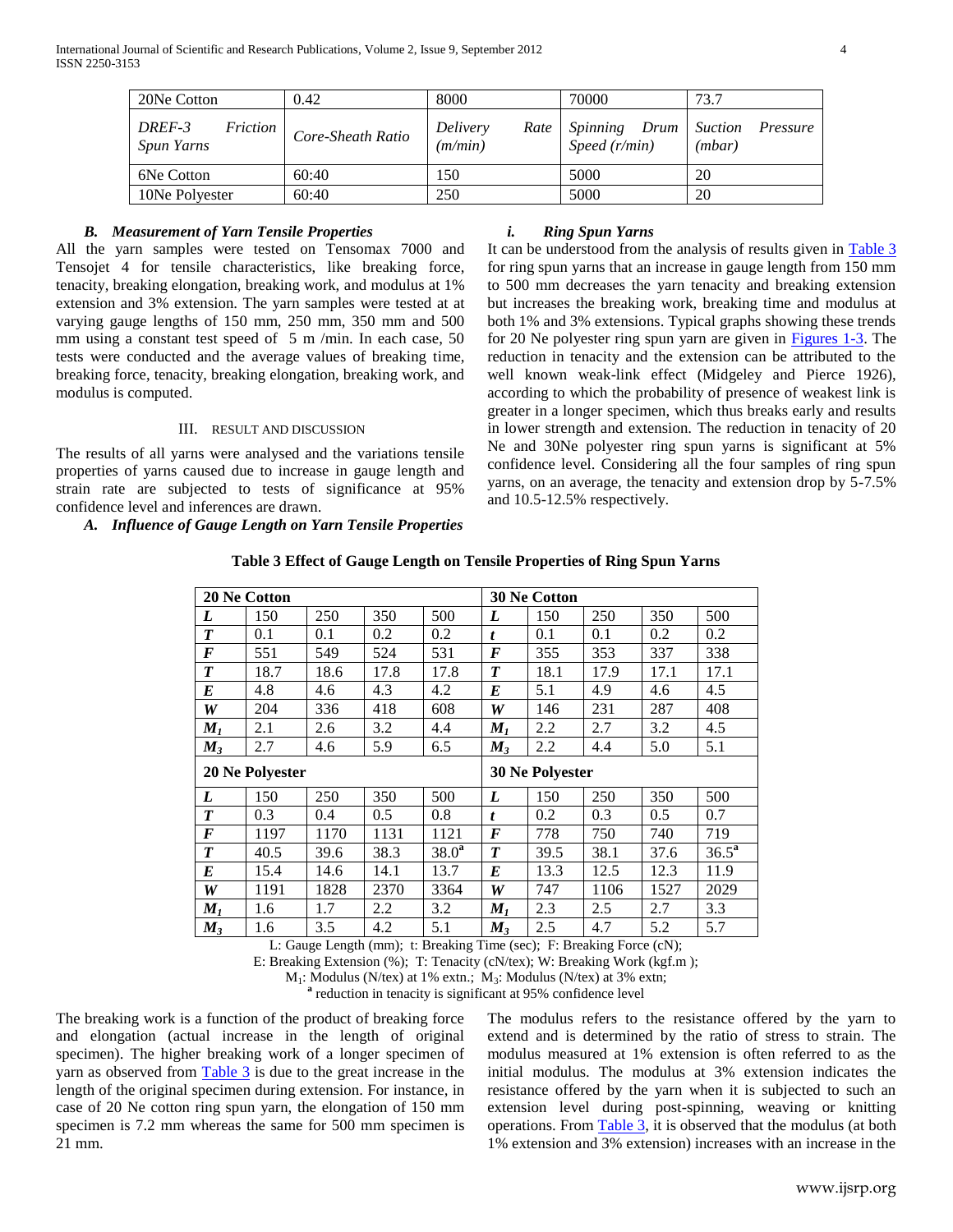gauge length of the yarn. In a shorter specimen, as it is strained initially, the instantaneous tension builds up results in quicker fibre straightening and ready extension, thus showing lower modulus. This effect can be understood from the nature of the force-elongation curve shown in [Figure 4.](file:///L:\Papers\The%20Journal%20of%20Industrial%20Textiles\Figures.doc) On the contrary, the longer specimen exhibits lower extension owing to delayed tension build up, perhaps caused by partial relaxation of the applied stress and thus registering a relatively higher modulus.

The nature of the load - elongation curve [\(Figure 5\)](file:///L:\Papers\The%20Journal%20of%20Industrial%20Textiles\Figures.doc) of a longer specimen is essentially different from that of a shorter specimen. The modulus at 1% extension is relatively higher for finer yarns as compared to the coarser yarns. This can be attributed to the fact that finer yarns with a relatively higher twist and enhanced structural cohesion offer greater resistance to extension and thus exhibit higher modulus.



**Figure 2 Effect of Gauge Length on Breaking Force and Breaking Work**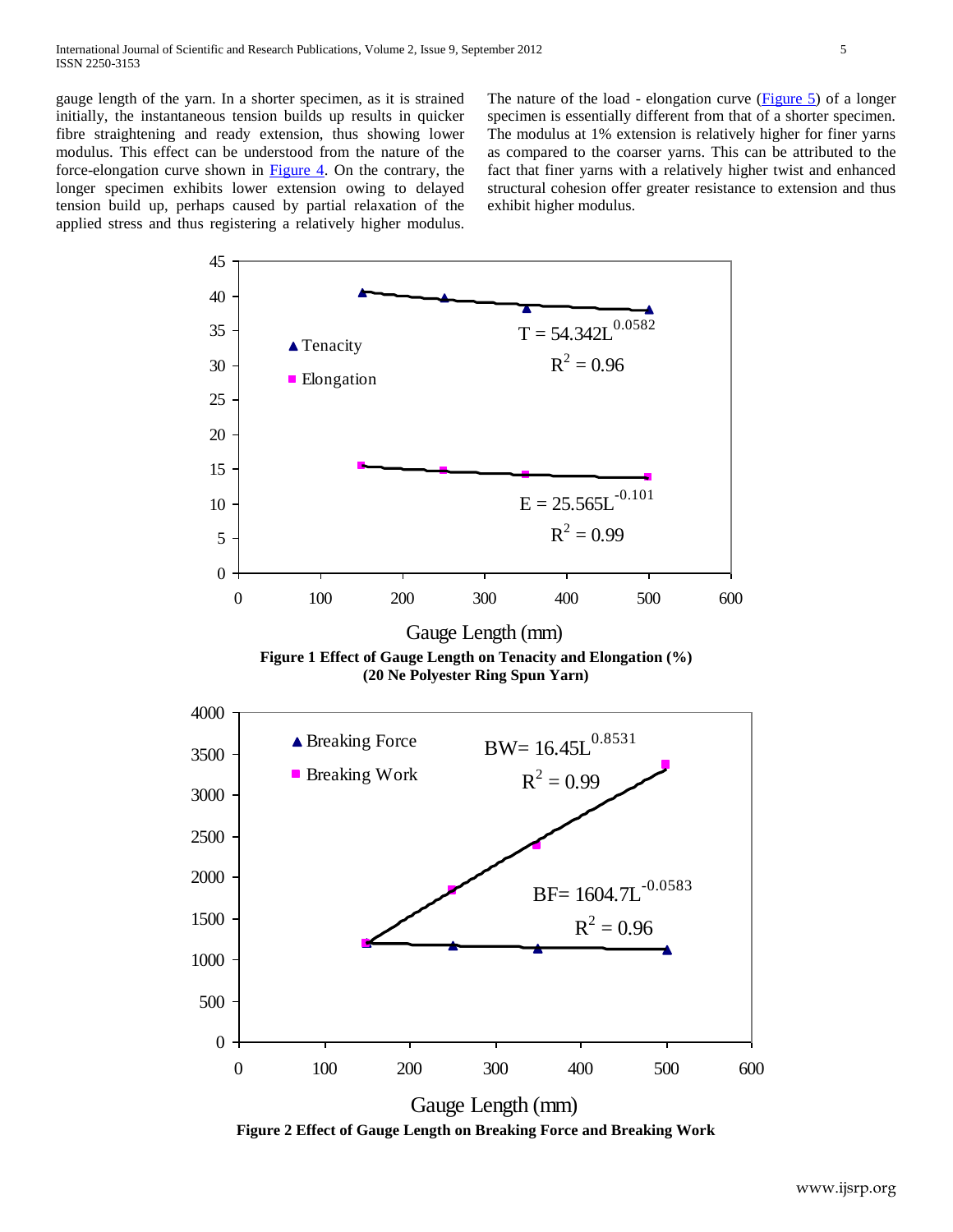

**(20 Ne Polyester Ring Spun Yarn)**

**Figure 4 Force-Elongation Curve for 20Ne Cotton Ring Yarn at 150 mm**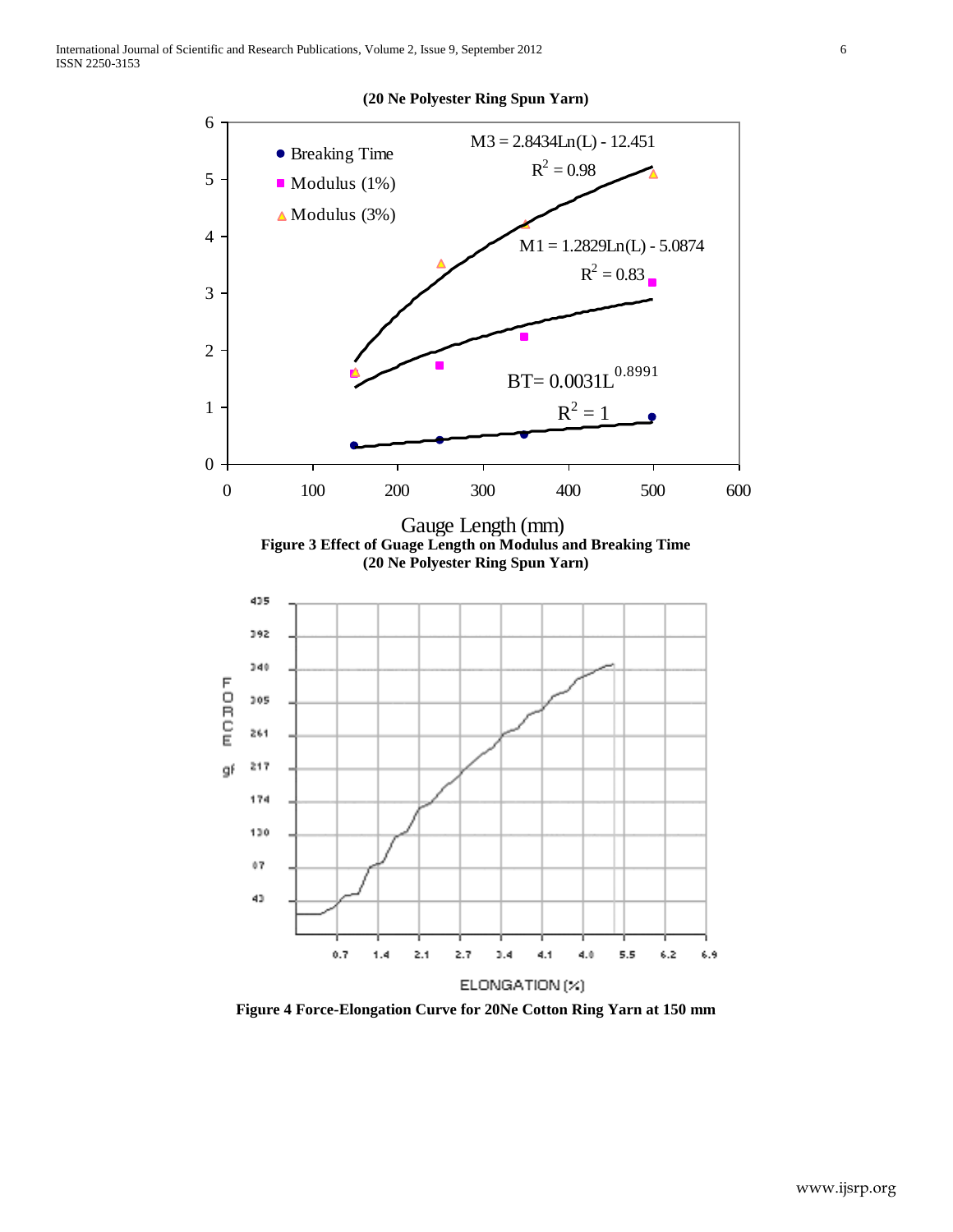

**Figure 5 Force-Elongation Curve for 20Ne Cotton Ring Yarn at 500 mm**

## *ii. Air-jet Spun Yarns*

It can be seen from  $Table 4$  that the influence of gauge length of tensile characteristics of air-jet spun yarns is almost similar as in the case of ring spun yarns discussed above. However, as compared to ring spun yarns, the air-jet spun yarns register a slightly higher reduction in tenacity (8-12%) and extension (11- 18%) due to increase in gauge length from 150 mm to 500 mm. The percentage drop in tenacity and extension is found to be relatively higher in case of cotton air-jet spun yarns as compared to polyester air-jet spun yarns. The nature of stress-strain curves for cotton air-jet spun yarns differs considerably from that of polyester air-jet spun yarns, which is clearly evident from [Figures 6-7.](file:///L:\Papers\The%20Journal%20of%20Industrial%20Textiles\Figures.doc) It can be visualized from the stress-strain curves that the cotton air-jet yarns exhibit greater fibre slippage as compared to the polyester air-jet spun yarns. The cotton fibres owing to their shorter length might not have produced effective and tighter wrapping as compared to the polyester fibres, which are relatively long and expected to result in longer wrapper extent and firm wrappings in the yarn. Due this reason, the cotton air-jet spun yarns exhibit very low strength as compared to their polyester counterparts, which is very clear from the results given in [Table 4.](file:///L:\Papers\The%20Journal%20of%20Industrial%20Textiles\Tables.doc)

| 20 Ne Cotton     |      |      |      |                |                | <b>30 Ne Cotton</b> |      |      |                |
|------------------|------|------|------|----------------|----------------|---------------------|------|------|----------------|
| L                | 150  | 250  | 350  | 500            | L              | 150                 | 250  | 350  | 500            |
| t                | 0.1  | 0.1  | 0.2  | 0.3            | t              | 0.1                 | 0.1  | 0.2  | 0.3            |
| F                | 252  | 239  | 234  | 226            | F              | 171                 | 169  | 161  | 154            |
| $\boldsymbol{T}$ | 8.5  | 8.1  | 7.9  | 7.6            | T              | 8.7                 | 8.6  | 8.2  | 7.8            |
| $\bm E$          | 6.0  | 5.5  | 5.2  | 4.9            | E              | 5.5                 | 5.4  | 5.3  | 4.8            |
| W                | 127  | 185  | 244  | 326            | W              | 87                  | 131  | 192  | 218            |
| $M_I$            | 1.2  | 1.4  | 2.0  | 2.4            | M <sub>1</sub> | 1.6                 | 1.7  | 1.8  | 2.5            |
| $M_3$            | 1.3  | 2.3  | 2.6  | 2.8            | $M_3$          | 1.9                 | 2.6  | 2.8  | 3.2            |
| 20 Ne Polyester  |      |      |      |                |                |                     |      |      |                |
|                  |      |      |      |                |                | 30 Ne Polyester     |      |      |                |
| L                | 150  | 250  | 350  | 500            | L              | 150                 | 250  | 350  | 500            |
| t                | 0.2  | 0.3  | 0.4  | 0.6            | t              | 0.2                 | 0.4  | 0.5  | 0.7            |
| F                | 811  | 798  | 744  | 713            | F              | 511                 | 498  | 494  | 470            |
| $\boldsymbol{T}$ | 27.5 | 27.0 | 25.2 | $24.2^{\rm a}$ | T              | 26.0                | 25.3 | 25.0 | $23.9^{\rm a}$ |
| $\bm E$          | 13.1 | 12.4 | 11.5 | 11.3           | E              | 13.9                | 13.4 | 13.0 | 12.4           |
| W                | 710  | 1104 | 1378 | 1828           | W              | 479                 | 750  | 1011 | 1335           |
| $M_{I}$          | 1.1  | 1.3  | 1.9  | 2.2            | $M_{I}$        | 1.3                 | 1.4  | 1.8  | 2.2            |

**Table 4 Effect of Gauge Length on Tensile Properties of Air-jet Spun Yarns**

<sup>a</sup> reduction in tenacity is significant at 95% confidence level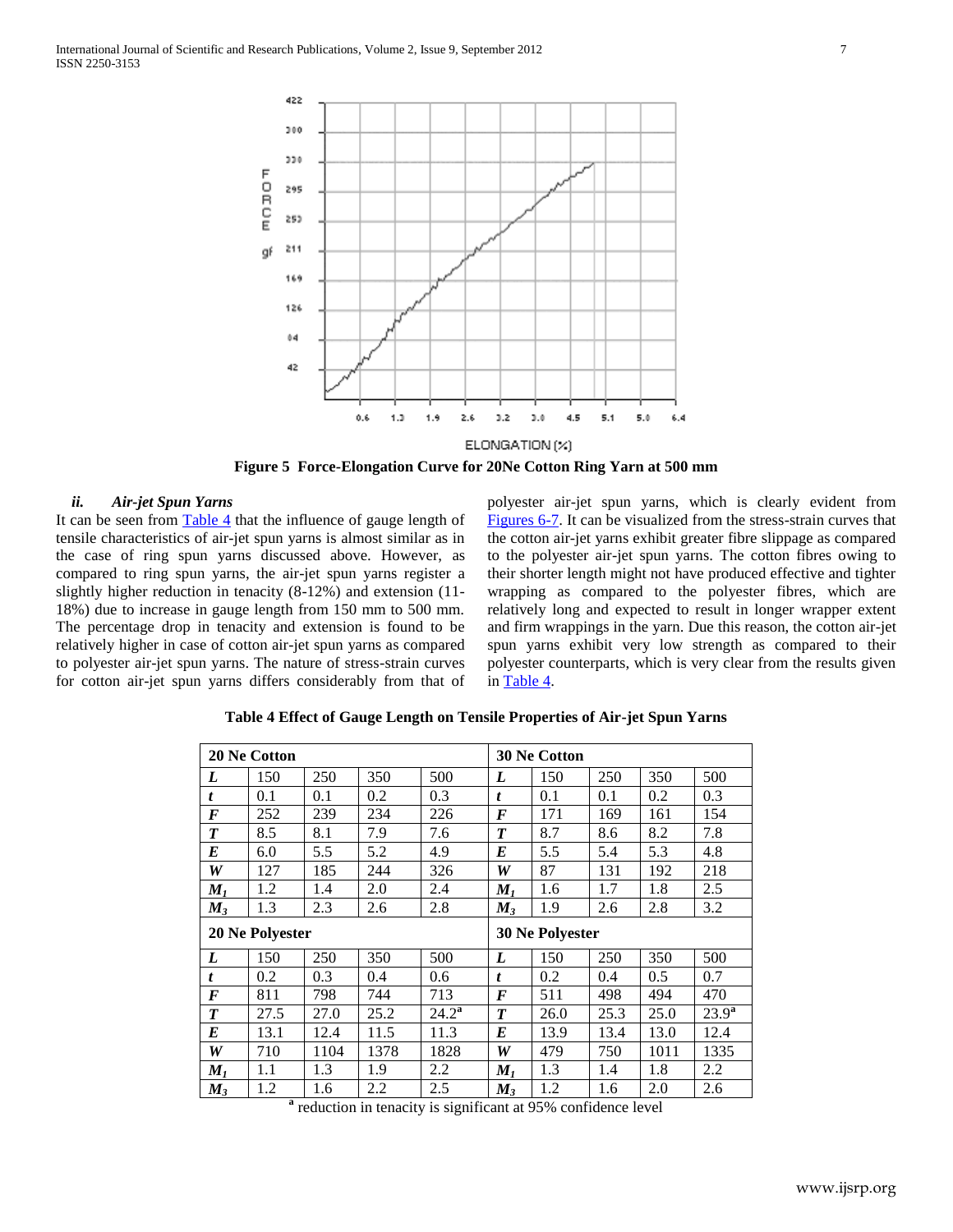

**Figure 6 Force-Elongation Curve for 30s Cotton MJS Yarn at 150mm**



**Figure 7 Force-Elongation Curve For 30s Polyester MJS Yarn at 150mm**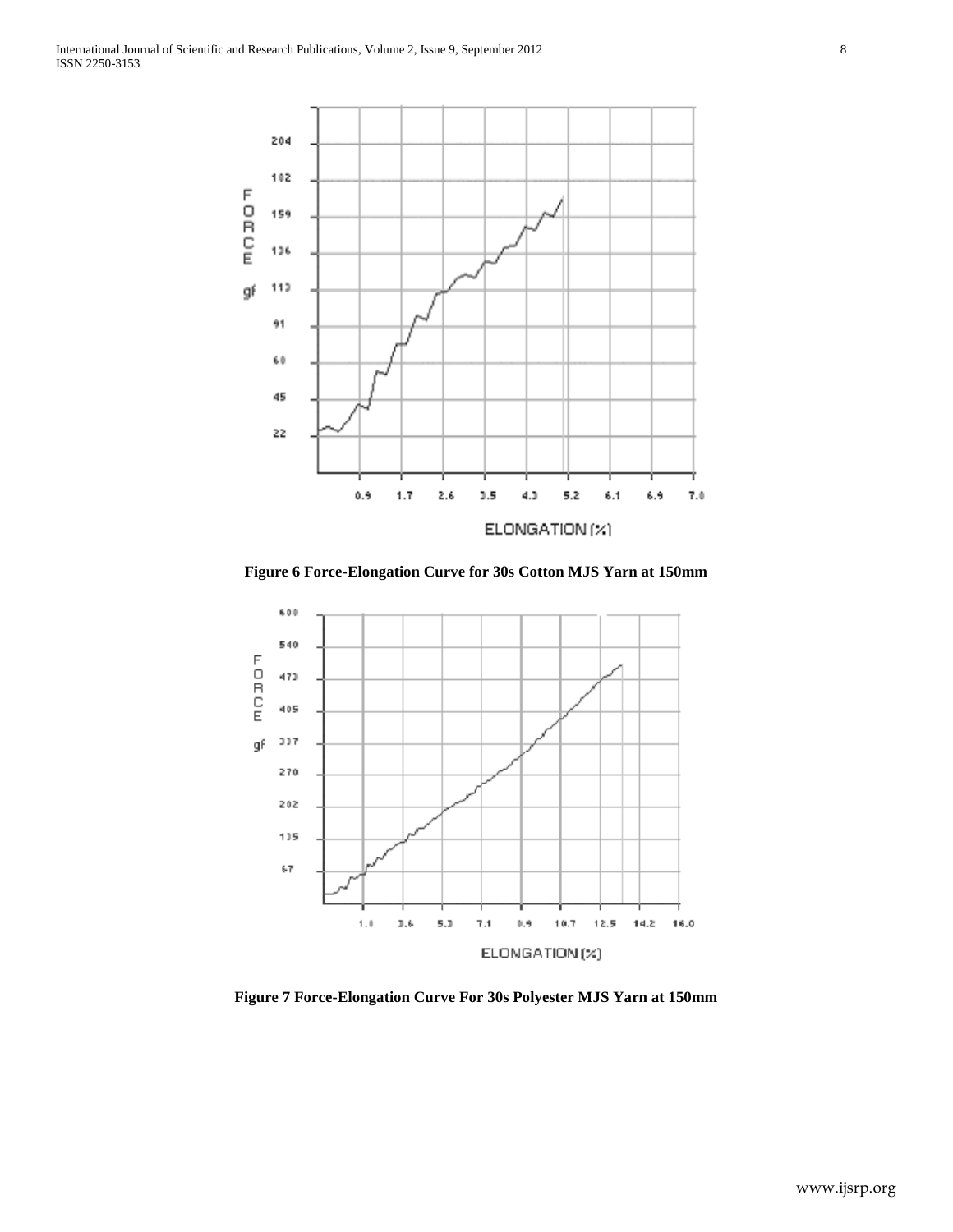

**Figure 8 Reduction in Yarn Tenacity and Extension as a function of Gauge Length**

## **iii.** *Rotor Spun and DREF-3 Friction Spun Yarns*

The rotor spun yarns and DREF-3 friction spun yarns also depict similar tensile behaviour against variation in gauge length (Table [5\)](file:///L:\Papers\The%20Journal%20of%20Industrial%20Textiles\Tables.doc) as already observed for ring spun and air-jet spun yarns. But interestingly, the drop in the tenacity and extension of longer specimen (500 mm) is most minimum in rotor spun yarns, say about 2.7% and 7.7% as compared to a shorter specimen (150 mm). This is clearly evident from [Figure 8.](file:///L:\Papers\The%20Journal%20of%20Industrial%20Textiles\Figures.doc) The 6 Ne cotton and 10 Ne polyester DREF-3 friction spun yarns show a relatively higher reduction in tenacity and breaking extension with an

increase in gauge length; a similar effect already discussed in the case of air-jet spun yarns. This can be attributed to the fact that both the air-jet spun and DREF-3 friction spun yarns exhibit core-sheath type structures, wherein the probability of occurrence of irregular wrapped portions (weak zones) is expected to be more in longer specimens of such yarns. The irregularly wrapped zone in a longer specimen can be treated as a weak zone, wherein the core fibres might slip readily at higher levels of stress, thus causing a higher drop in tenacity and extension.

|                     | <b>Rotor Spun Yarns</b> |                    |      |      |                     |                                   |                 |      |                |
|---------------------|-------------------------|--------------------|------|------|---------------------|-----------------------------------|-----------------|------|----------------|
| <b>10 Ne Cotton</b> |                         |                    |      |      | <b>20 Ne Cotton</b> |                                   |                 |      |                |
| L                   | 150                     | 250                | 350  | 500  | L                   | 150                               | 250             | 350  | 500            |
| t                   | 0.1                     | 0.2                | 0.3  | 0.4  | t                   | 0.1                               | 0.2             | 0.3  | 0.4            |
| F                   | 982                     | 972                | 951  | 947  | F                   | 464                               | 468             | 465  | 463            |
| T                   | 16.6                    | 16.5               | 16.1 | 16.0 | T                   | 15.9                              | 15.7            | 15.7 | 15.6           |
| E                   | 6.8                     | 6.7                | 6.5  | 6.3  | E                   | 7.6                               | 7.4             | 7.1  | 7.0            |
| W                   | 495                     | 795                | 1062 | 1141 | W                   | 254                               | 414             | 569  | 808            |
| $M_I$               | 1.6                     | 2.3                | 2.4  | 2.5  | $M_I$               | 1.2                               | 1.5             | 2.1  | 2.6            |
| $M_3$               | 1.7                     | 3.0                | 3.0  | 3.1  | $M_3$               | 1.8                               | 1.9             | 2.5  | 2.9            |
|                     |                         |                    |      |      |                     | <b>DREF-3 Friction Spun Yarns</b> |                 |      |                |
|                     |                         | <b>6 Ne Cotton</b> |      |      |                     |                                   | 10 Ne Polyester |      |                |
| L                   | 150                     | 250                | 350  | 500  | L                   | 150                               | 250             | 350  | 500            |
| t                   |                         |                    |      |      |                     |                                   |                 |      |                |
|                     | 0.1                     | 0.1                | 0.1  | 0.2  | t                   | 0.2                               | 0.3             | 0.4  | 0.6            |
| F                   | 1396                    | 1390               | 1315 | 1288 | $\bm{F}$            | 1698                              | 1683            | 1489 | 1452           |
| $\boldsymbol{T}$    | 14.2                    | 14.1               | 13.4 | 13.1 | T                   | 28.8                              | 28.5            | 25.2 | $24.6^{\circ}$ |
| E                   | 4.1                     | 3.7                | 3.4  | 3.2  | E                   | 12.1                              | 11.2            | 10.1 | 9.8            |
| W                   | 422                     | 684                | 866  | 1159 | W                   | 1405                              | 2161            | 2531 | 3430           |
| $M_I$               | 1.5                     | 2.6                | 3.8  | 4.6  | $M_I$               | 1.1                               | 1.7             | 2.6  | 3.0            |

**Table 5 Effect of Guage Length on Tensile Properties of Rotor Spunand DREF-3 Friction Spun Yarns**

**a** reduction in tenacity is significant at 95% confidence level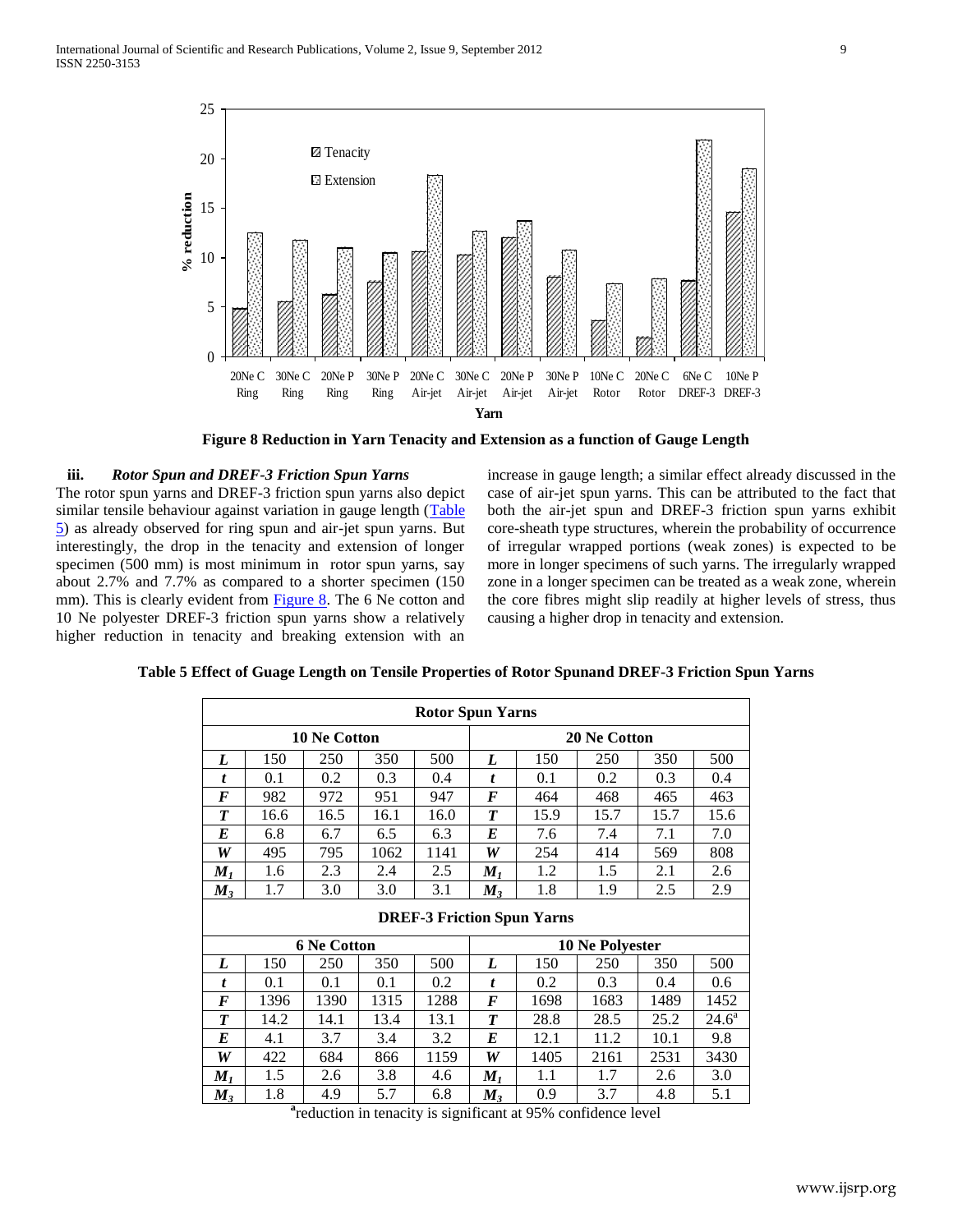When the tensile characteristics of 20 Ne cotton ring spun, rotor spun and air-jet spun yarns are compared, it is observed that at all levels of gauge length, the ring spun yarn exhibits higher strength and modulus followed by rotor spun yarn and air-jet spun yarn. The rotor spun yarn has highest breaking extension and breaking work. The ring spun yarn shows lowest breaking extension while the air-jet spun yarn lies in between the rotor spun and ring spun yarns in this respect. These differences in tensile characteristics of above yarns are ascribed to marked differences amongst their

structural features. Finally, by plotting the values of breaking force, tenacity, breaking extension, breaking work and modulus of all yarns against the values of gauge length, it is deduced that breaking force, tenacity, breaking extension, and breaking work are power law functions of gauge length while the modulus is preferably a logarithmic function of gauge length. The regression equations and coefficients of determination for all the yarns are given in [Table 6.](file:///L:\Papers\The%20Journal%20of%20Industrial%20Textiles\Tables.doc)

|  | Table 6 Regression Equations and Coefficients of Determinationfor Yarn Tenacity as a function of Gauge Length |  |  |
|--|---------------------------------------------------------------------------------------------------------------|--|--|
|  |                                                                                                               |  |  |

| Yarn Type            | Count           | <b>Regression Equation</b> | $R^2$ |
|----------------------|-----------------|----------------------------|-------|
|                      | 20 Ne Cotton    | $T = 13.389L^{0.0902}$     | 0.99  |
|                      | 30 Ne Cotton    | $T = 23.128L^{-0.0487}$    | 0.81  |
| Ring spun            | 20 Ne Polyester | $T = 54.34L^{0.0582}$      | 0.96  |
|                      | 30 Ne Polyester | $T = 54.141L^{-0.063}$     | 0.99  |
|                      | 20 Ne Cotton    | $T = 13.389L^{-0.0902}$    | 0.99  |
|                      | 30 Ne Cotton    | $T = 13.92L^{-0.0909}$     | 0.89  |
| Air-jet spun         | 20 Ne Polyester | $T = 48.647L^{0.1114}$     | 0.91  |
|                      | 20 Ne Polyester | $T = 36.203L^{-0.0653}$    | 0.93  |
|                      | 10 Ne Cotton    | $T = 19.729L^{-0.0337}$    | 0.93  |
| Rotor spun           | 20 Ne Cotton    | $T = 16.53L^{-0.0083}$     | 0.99  |
|                      | 6 Ne Cotton     | $T = 20.7L^{-0.0733}$      | 0.86  |
| DREF-3 friction spun | 10 Ne Polyester | $T = 61L^{-0.1462}$        | 0.84  |

T: Tenacity of yarn (cN/tex); L: Gauge Length (mm)

## IV. CONCLUSION

- The increase in gauge length of yarn continually decreases its tenacity, breaking extension but increases the breaking time, breaking work and modulus at 1% extension and 3% extension.
- The air-jet spun yarns show higher drop (10%) in tenacity while the rotor spun yarns record minimum reduction (3%) in tenacity.
- The ring spun yarns exhibit highest modulus followed by rotor spun and air-jet spun yarns.
- The modulus is relatively higher for finer yarns as compared to that for coarser yarns.
- The yarn tenacity, breaking extension, and breaking work are power law functions of gauge length while the modulus is preferably a logarithmic function of gauge length.

The findings of the present work will be of great use to the spinners and quality control personnel to select suitable gauge lengths for different types of yarns to depict high tenacity, extension and breaking work depending upon the application. This study also helps to understand the performance of yarns, which are subjected to various strain rates during post-spinning, weaving and knitting operations.

## **REFERENCES**

- [1] Midgeley E., and Pierce F.T., Tensile Tests for Cotton Yarns, the Rate of loading, Journal of Textile Institute. 17, T330-T341 (1926).
- [2] Meredith R., The Effect of Rate of Extension on the strength and Extension of Cotton Yarn, Journal of Textile Institute 41, T199-T224 (1950).
- [3] Kaushik R.C.D., Salhotra K.R., and Tyagi G.K., Influence of Extension Rate and Specimen Length on Tenacity and Breaking Extension of Acrylic/Viscose Rayon Rotor Spun Yarns, Textile Research Journal 59 (2), 97-100 (1989).
- [4] Hearle J.W.S., and Thakur V.M., The Breakage of Twisted Yarns, Journal of Textile Institute 52, T149-T163 (1961).
- [5] Realff M.L., Seo M., Boyce M.C., Schwartz P., and Backer S., Mechanical Properties of Fabrics Woven from Yarns Produced by Different Spinning Technologies: Yarn Failure as a Function of Gauge Length, Textile Research Journal 61 (9), 517-530 (1991).
- [6] Oxenham W., Zhu R.Y., Leaf G.A.V., observations on the tensile properties of Friction spun yarns, Journal of Textile Institute, 83,621-623, (1992).
- [7] Peirce F.T., Tensile Tests for cotton yarns, part V: The Weak Link Theorems on the strength of Long and composite specimens, Journal of Textile Institute, 17, T355-T368 (1926).
- [8] Grant J.N, Morlier O.E.,Relation of Specific Strength of Cotton Fibre to Fibre Length and Testing Method, Textile Research journal, 18, 1948,PP 481-487.
- [9] Pillay K.P.R, Fibre Strength at finite Gauge Length of raw material and Mercerised cotton: A study of Bundles in "Proc. Seventh Tech. Conference ATIRA,BTRA and SITRA," sec. A, PP. 15-30(1965).
- [10] Kapadia D.F, Single-Thread Strength Testing of yarns at various lengths of Test specimens. Journal of Textile Institute, 26, T142-T266 (1935).
- [11] Hattenschwiler P., Pfeiffer R., Schaufelberger J., The Tensile Strength of Yarns-Latest Reports from Mill Practice. Milliand Textilberichte [Eng.Ed.], 21-23, 1984.
- [12] Hussain G.F.S., Nachane R.P., Krishna Iyer.K.R., and Srinathan B., Weak-Link Effect on Tensile Properties of Cotton Yarns, Textile Research Journal, No.2, 1990, PP 69-77.
- [13] Maria Cybulska and Bhuvenesh c. Goswami, Tensile Behaviour of Staple Yarns, Journal of Textile Institute, 2001,92 part 3 ©Textile institute.
- [14] Radhakrishnaiah P.and Gan Huang, Georgia Institute of Technology, The Tensile and Rupture Behaviour Of Spun Yarns Representing Different Spinning Systems, School of Textile & Fibre Engineering, Atlanta, GA 30332-0295 (1997).